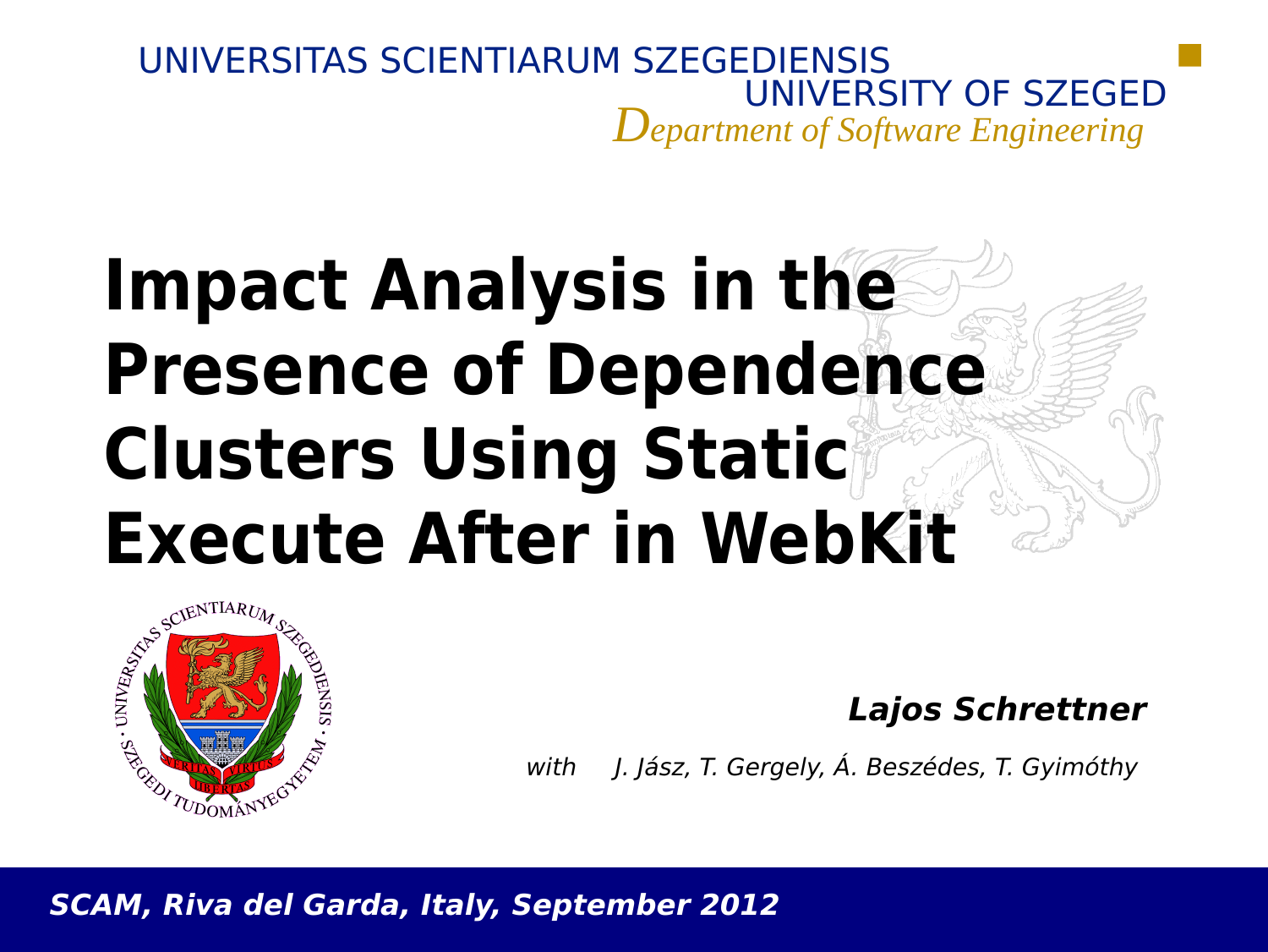*D ep a*

*rtment* 

*o f*

*S o ftw a*

*re E n gin*  $\sigma$  $\sigma$ *rin g*

# **Overview**

- **Motivation**
- Static Execute After (SEA)
	- **Definition**
	- **Impact analysis in WebKit**
- SEA-based dependence clusters
	- **Dependence clusters in WebKit**
	- **Application to regression test selection**
- **B** Summary and future plans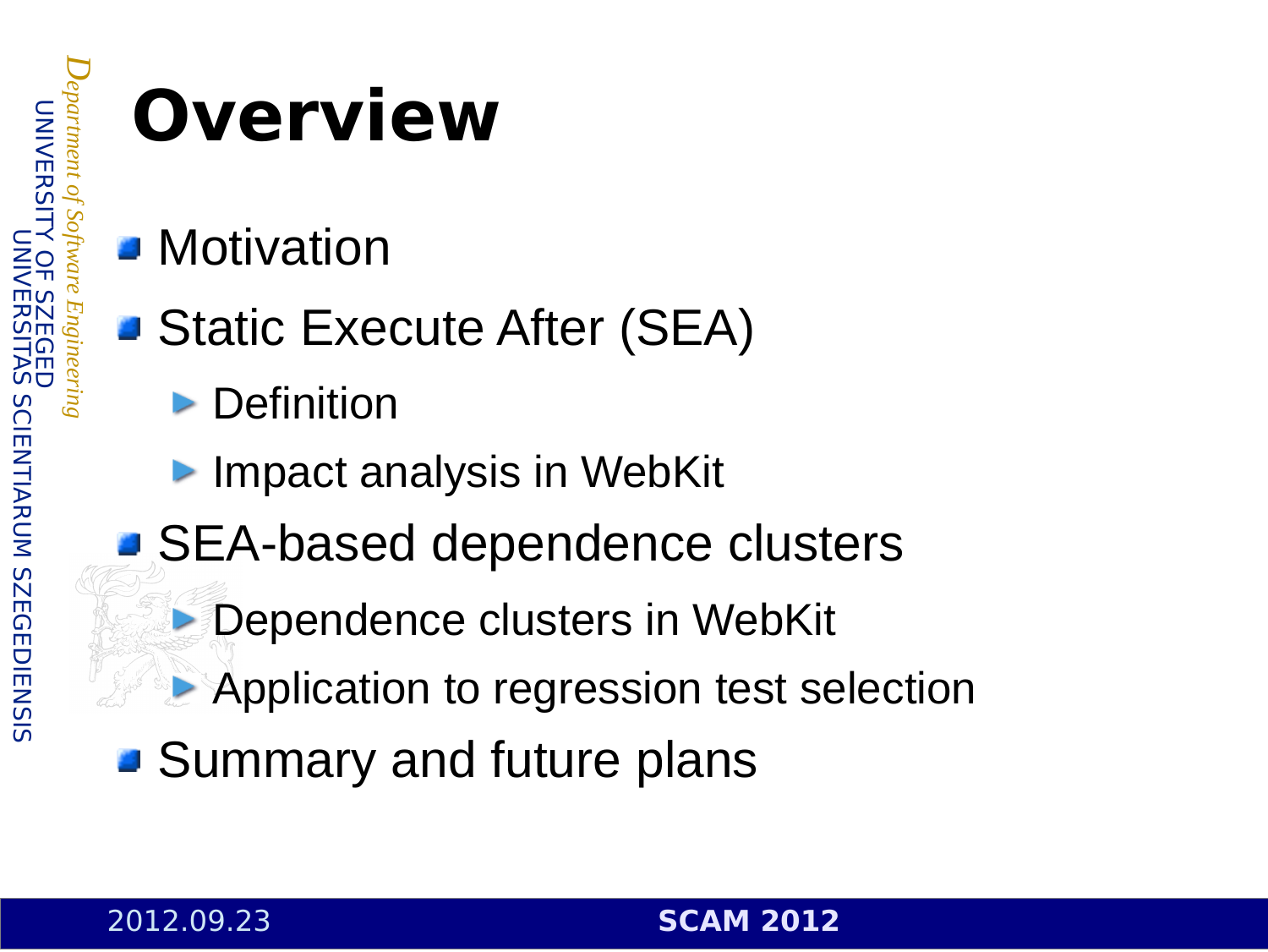*D*

*rtment* 

*re E n*

 $\sigma$  $\sigma$ *rin*

# **Motivation**

- **E** Change propagation in large systems
	- ▶ Indirect effects of changes are often neglected
	- **Slicing is too expensive**
	- ▶ Static Execute After may be applicable
- WebKit
	- **is a large, actively developed system**
	- ▶ →90000 procedures, frequent commits
	- ► ~30000 regression test cases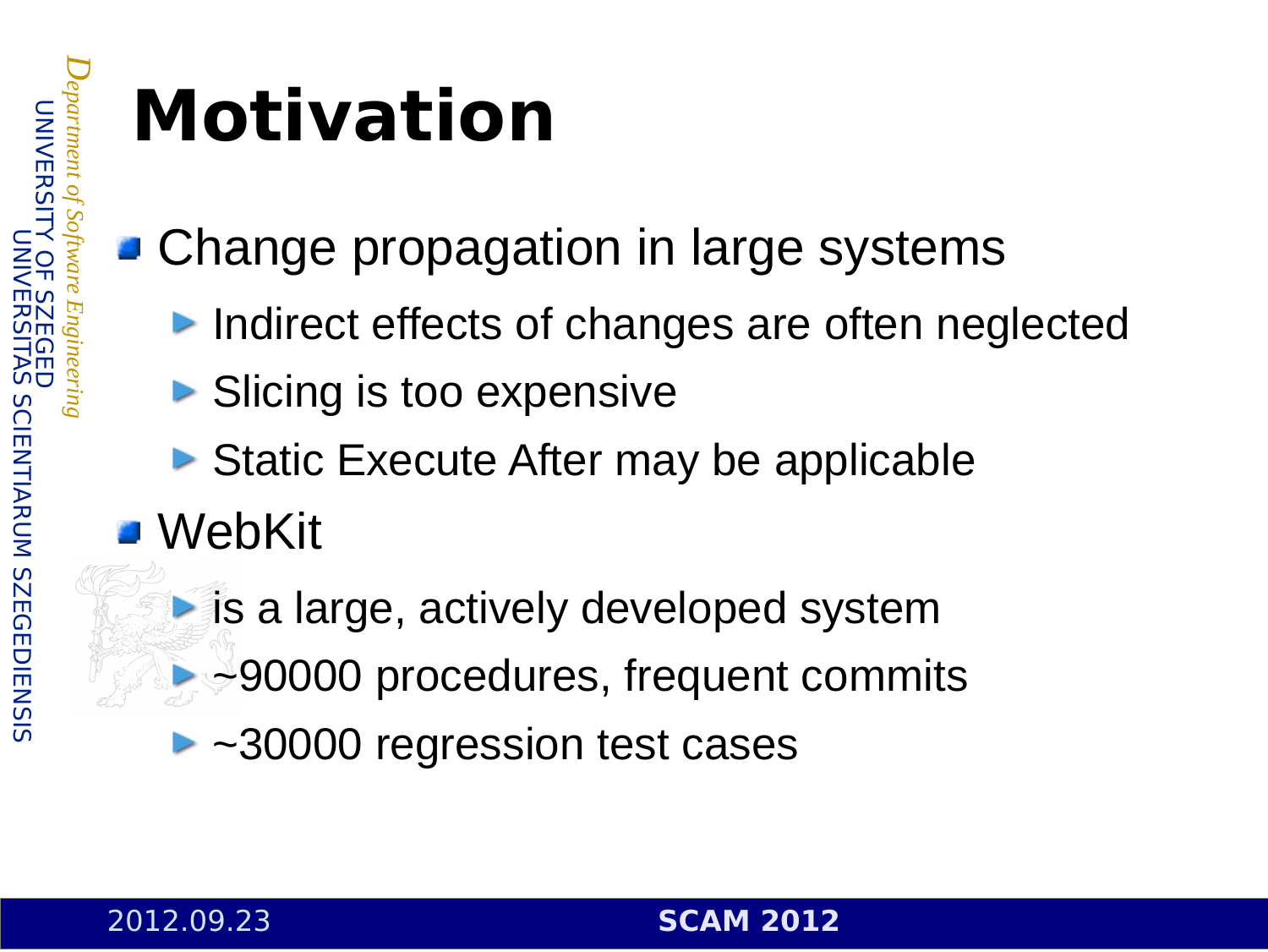*D*

*rtment* 

*re E n*

 $\sigma$  $\sigma$ 

# **Static Execute After (SEA)**

### **Definition**

- ▶ Relation on procedures of a program
- ▶ Control flow based
- $\triangleright$  P  $\rightarrow$  Q iff part of P may be executed before a part of Q is executed
- **Compared to slicing** 
	- **Faster to compute** 
		- **Slightly less precise**
		- $\triangleright$  May be suitable for large systems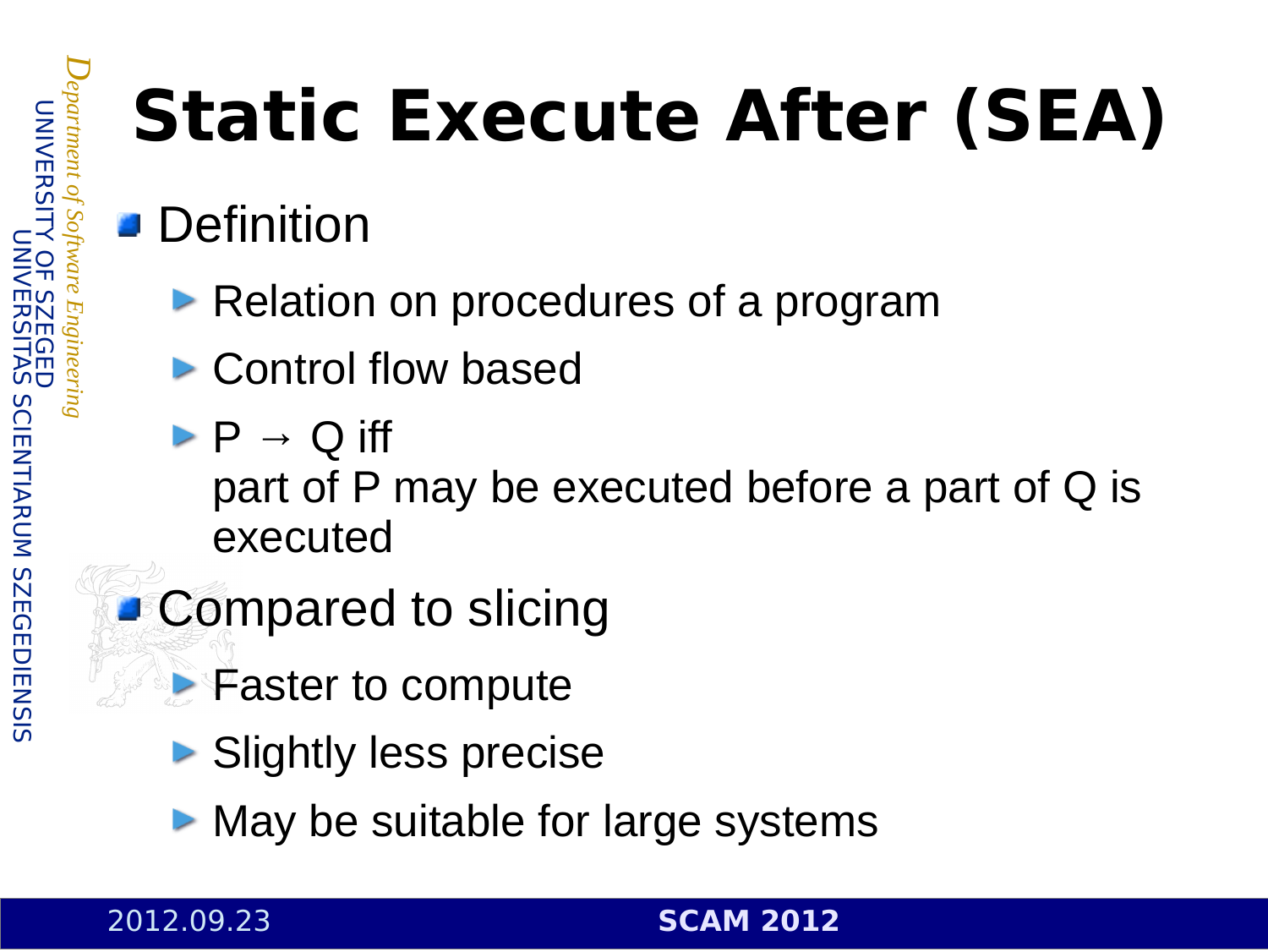# **Impact analysis in WebKit**



*D ep a*

*rtment* 

*o f*

*S o ftw a*

*re*

*E n gin e e rin g*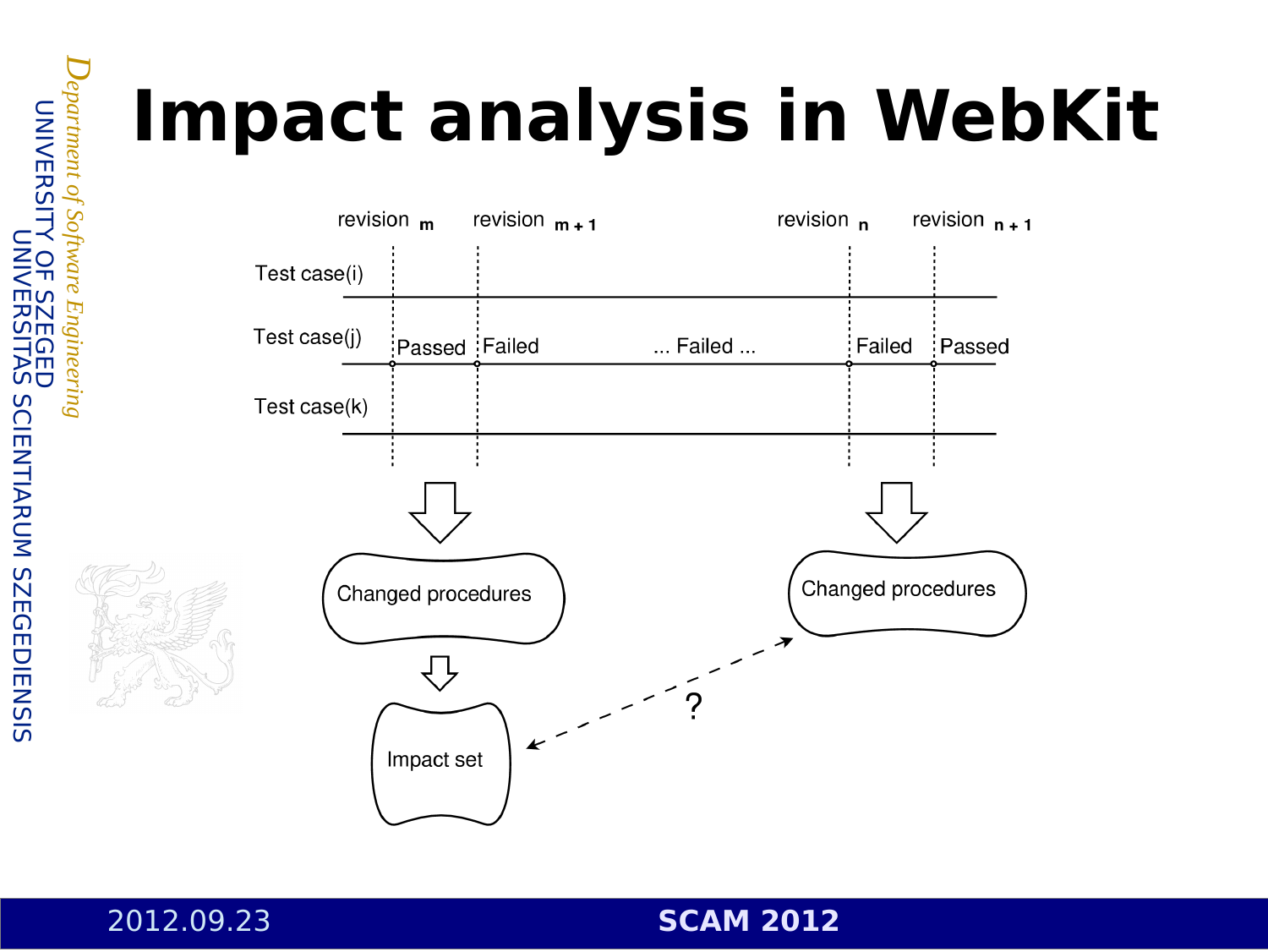# **SEA prediction capability**



prediction capability

 $\subset$  $\overline{\le}$  $\overline{\mathbf{H}}$ 刀

*D ep a*

*rtment* 

*o f*

*S o ftw a*

*re*

*E n gin e e rin g*

SITY

 $\subset$ Z<br>K  $\overline{\Box}$ 又

SITA  $\overline{\mathsf{S}}$  $\overline{\mathsf{S}}$  $\frac{\bigcap}{\Box}$ Z TIA 고  $\subset$ M ທ  $\overline{\mathsf{N}}$  $\overline{\mathsf{m}}$ G  $\overline{\Box}$  $\frac{\square}{\square}$ Z <u>က</u>

 $\mathsf{O}$  $\overline{\mathbf{L}}$  $\overline{\mathsf{S}}$  $\overline{\mathsf{N}}$  $\blacksquare$ G  $\overline{\mathbf{H}}$  $\overline{\mathbf{\cup}}$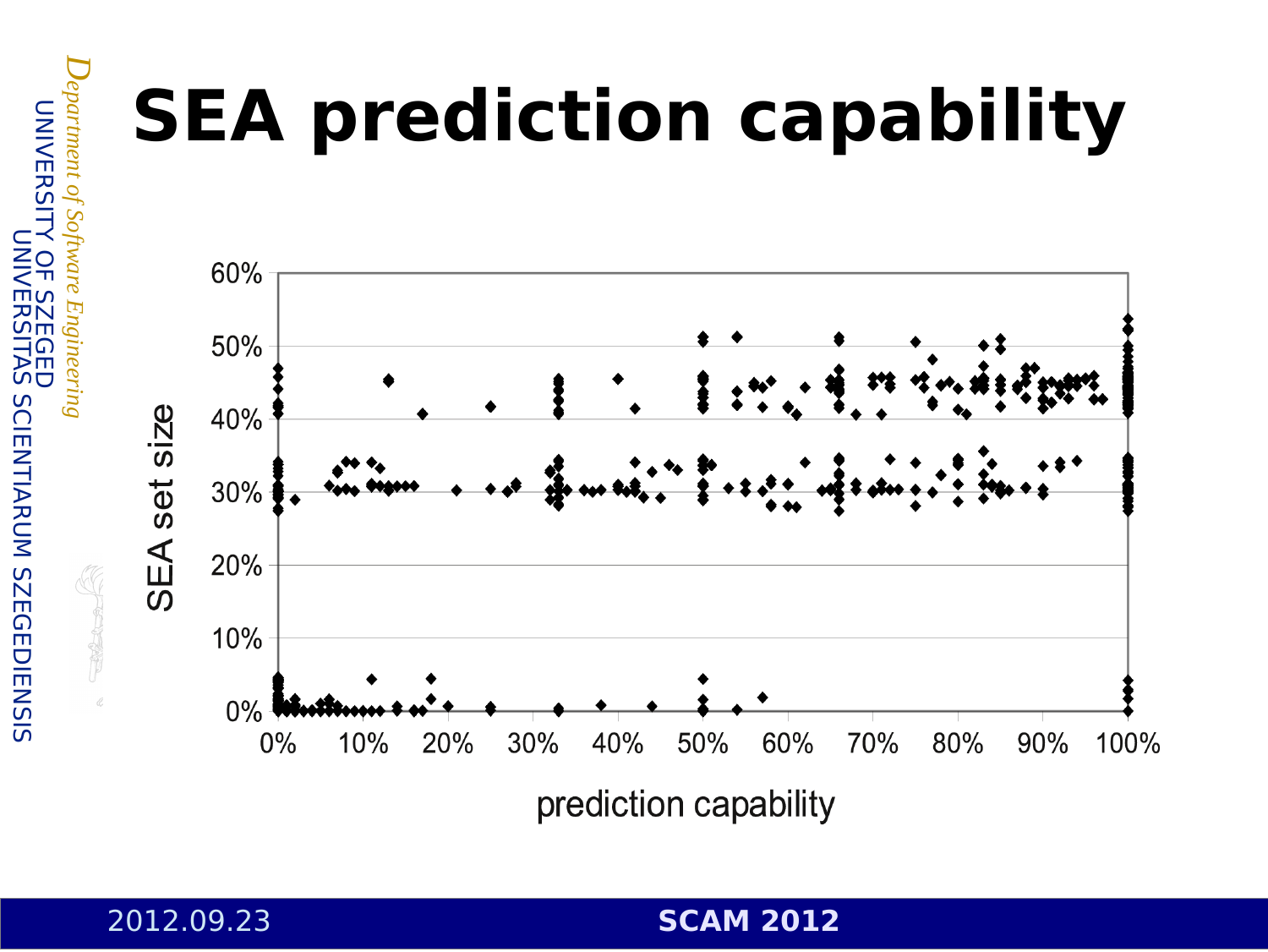# **SEA dependence clusters in WebKit**

### Monotone Size Graph (MSG\*) applied to SEA



### number of procedures

\*Binkley, Harman: Locating Dependence Clusters and Dependence Pollution, ICSM 2005

#### 2012.09.23 **SCAM 2012**

*D*

*rtment* 

*re E n*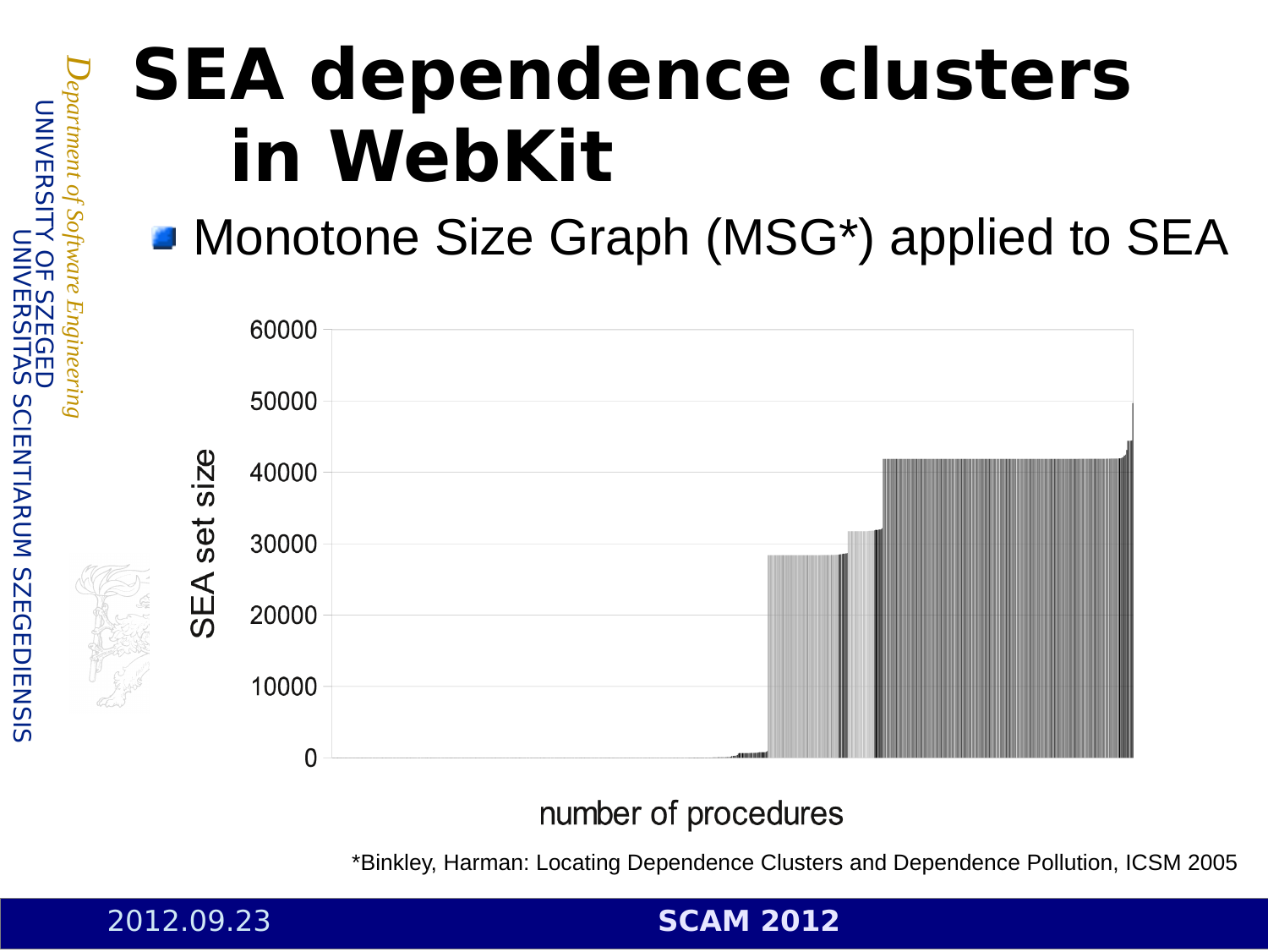*D ep a*

*rtment* 

*o f*

*S o ftw a*

*re E n gin*  $\sigma$  $\sigma$ *rin g*

# **Regression test selection in WebKit**

- Large regression test suite (~30000 test cases)
	- **Full execution is expensive**
	- **Test prioritization using test case coverage** frequencies
	- **Test selection based on assigned priorities**

**Cluster information can be used to improve** inclusiveness (failed test cases found)